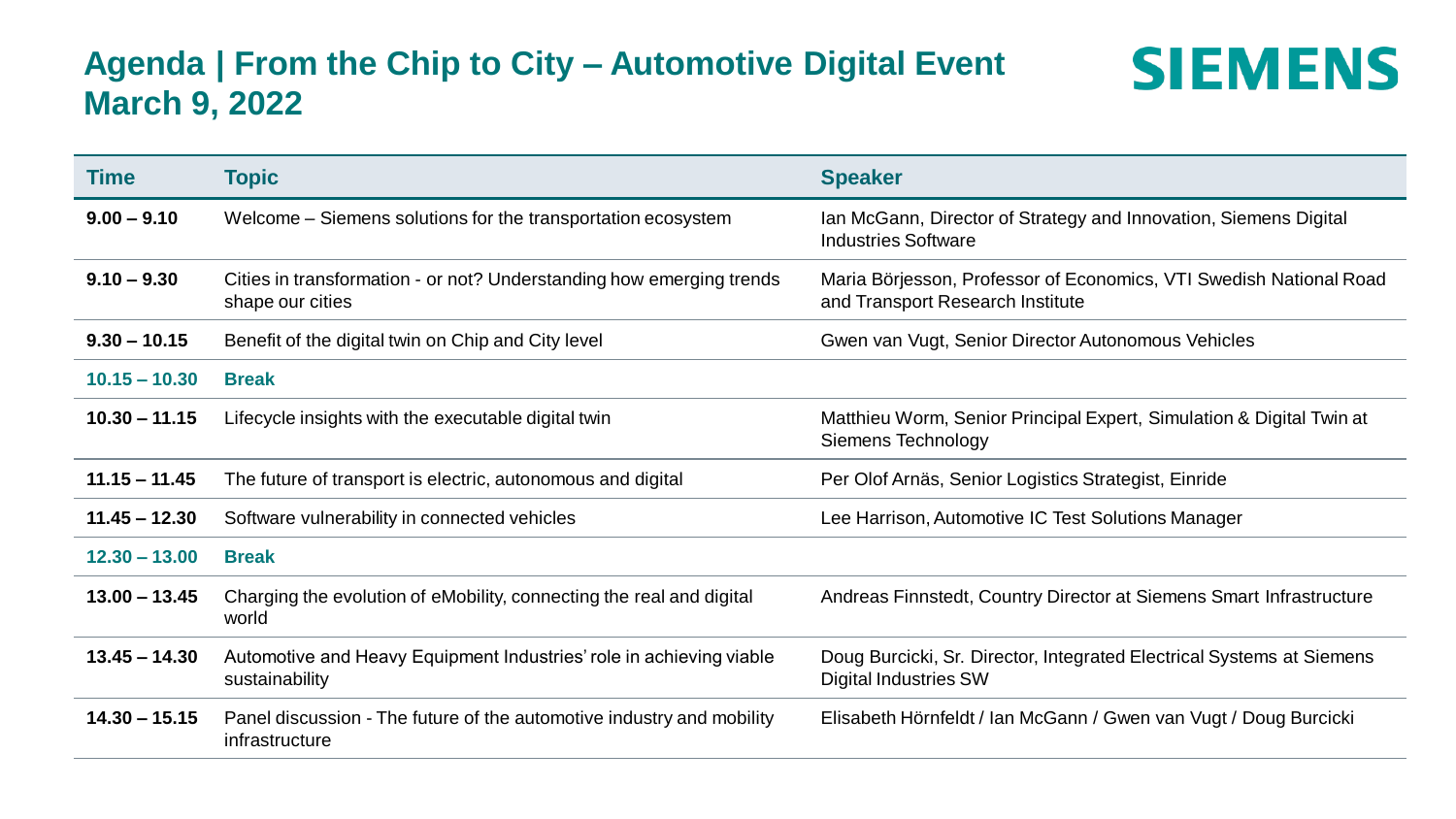## **Agenda | From the Chip to City – Automotive Digital Event March 9, 2022**



| <b>Time</b>     | Topic                                                                           | <b>Speaker</b>                                                                                                   |
|-----------------|---------------------------------------------------------------------------------|------------------------------------------------------------------------------------------------------------------|
| $15.15 - 15.30$ | <b>Break</b>                                                                    |                                                                                                                  |
| $15.30 - 16.15$ | Commercial vehicle transportation of the future - vision                        | Elisabeth Hörnfeldt, Head of Innovation Office  YRI   Scania CV AB                                               |
| $16.15 - 16.55$ | Smart cars, smart cities and smart people – making our transportation<br>future | Edward Bernardon, Vice President, Strategic Automotive Initiatives<br><b>Siemens Digital Industries Software</b> |
| $16.55 - 17.00$ | Closing summary                                                                 | Ian McGann, Director of Strategy and Innovation, Siemens Digital<br><b>Industries Software</b>                   |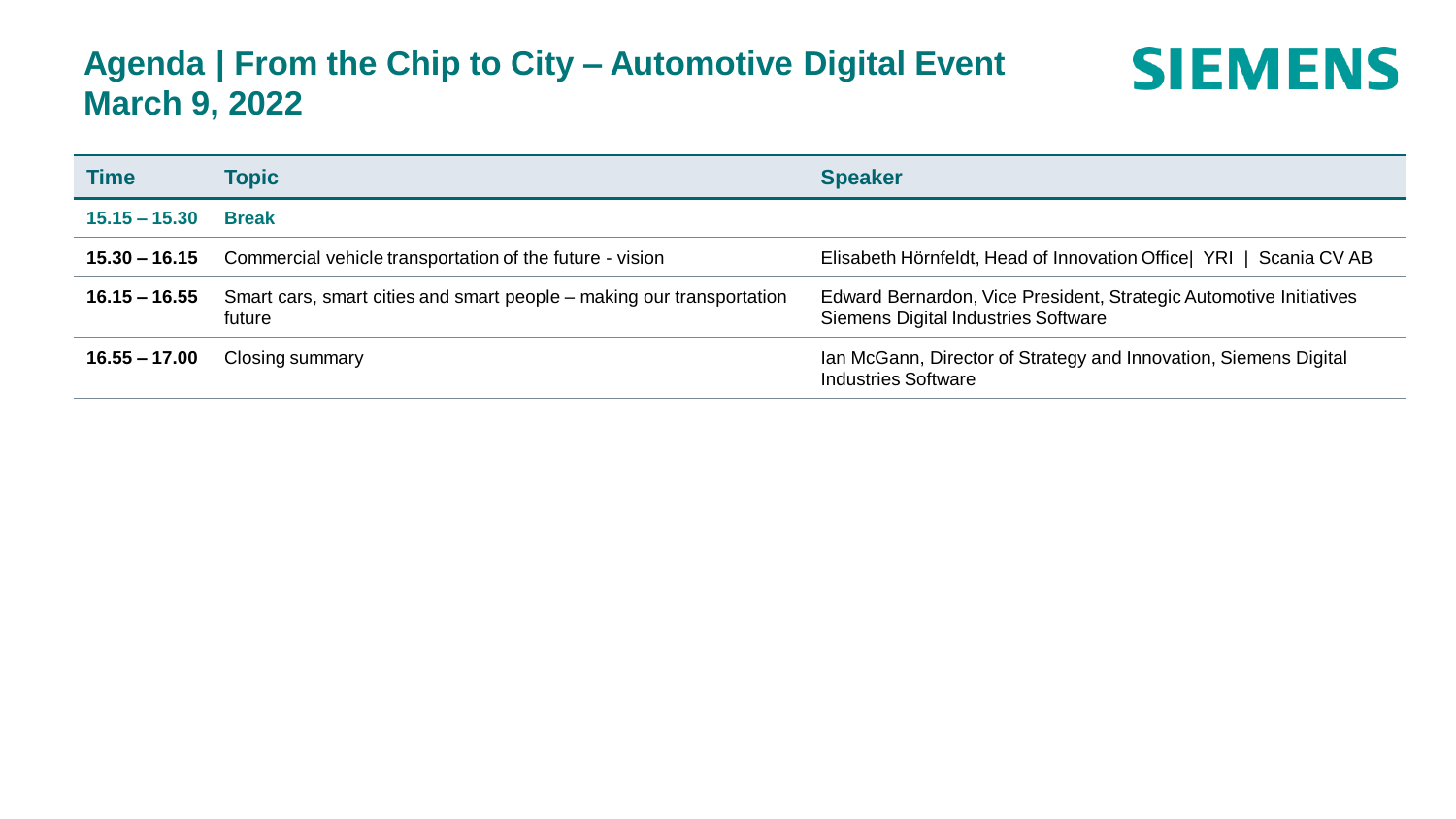## **Speakers | From the Chip to City – Automotive Digital Event**



### Andreas Finnstedt

Country Director, Siemens Smart Infrastructure Topic: Charging the evolution of eMobility, connecting the real and digital world!



### Douglas A. Burcicki

Senior Director, Integrated Electrical Systems, Siemens Digital Industries Software

Topic: Automotive and Heavy Equipment Industries' role in achieving viable Sustainability Transportation and Heavy Equipment Industries realize the importance of achieving true sustainability on our planet. However, the path is fraught with challenges – companies must remain financially viable to exist long term, sustainability must bring value to consumers, partners, and producers, and we must achieve it within the context of existing infrastructure. Companies struggle to transform internally, let alone with external partners such as municipalities and governments as well as technology providers. The only way to succeed is through intense partnerships that change where and how the players cooperate.



### Edward Bernardon

VP Strategic Automotive Initiatives, Siemens

Topic: Smart Cars, Smart Cities, Smart People – Making our Transportation Future Autonomous, electric cars and smart cities will have a transformational impact on our lives. As the next generation of smart electric car technology develops, supporting technology and infrastructure is also evolving to help make autonomous electric cars a common occurrence in our daily lives. This ranges from a variety of transportation modes, micro-mobility to air taxis as well as urban infrastructure, laws and regulations. This presentation will highlight the challenges and issues of how smart cars and smart cities are evolving together to create our transportation future.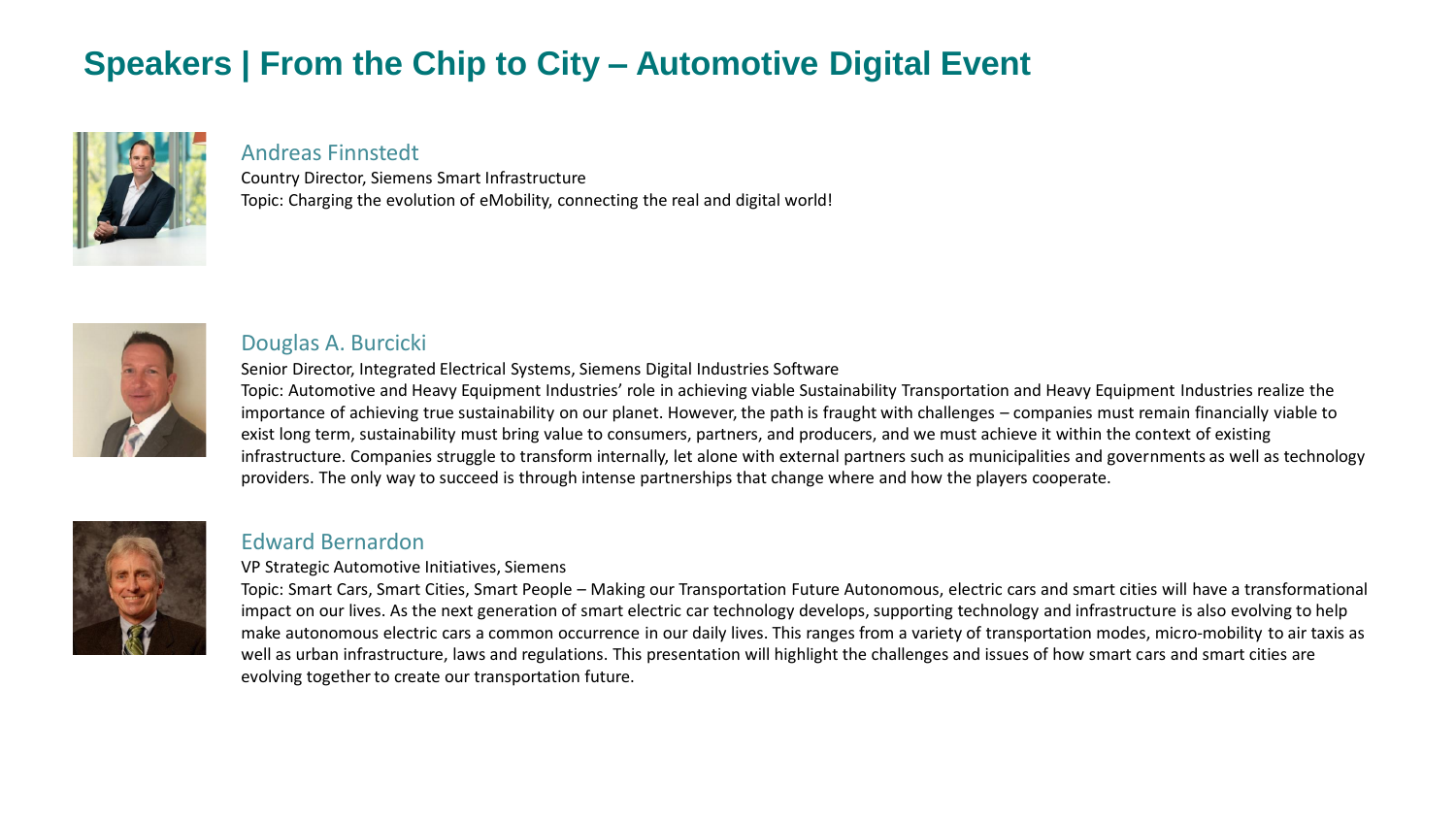# **Speakers | From the Chip to City – Automotive Digital Event**



### Elisabeth Hörnfeldt

Head of Innovation Office| YRI, Scania CV AB Topic: What will affect the future of transportation and logistics? Elisabeth will share about their HITS project and the EU collaboration project Alice.



### Gwen van Vugt

Senior Director Autonomous Vehicles, Siemens Topic: The future of autonomous vehicles and connected cities!



### Ian McGann

Director of Strategy and Innovation, Siemens Digital Industries Software



#### Lee Harrison

Automotive IC Solutions Manager, Siemens EDA

Topic: Cloud technology is touching almost every part of a vehicle's electronic system, the complexity and the stakes are higher than ever when it comes to ensuring that safety and security! Not just at the source, but at every level of the automotive supply chain and beyond. But the reach of this technology is far greater, and far more complex than its original intended use and here lies a great vulnerability that we need to address!